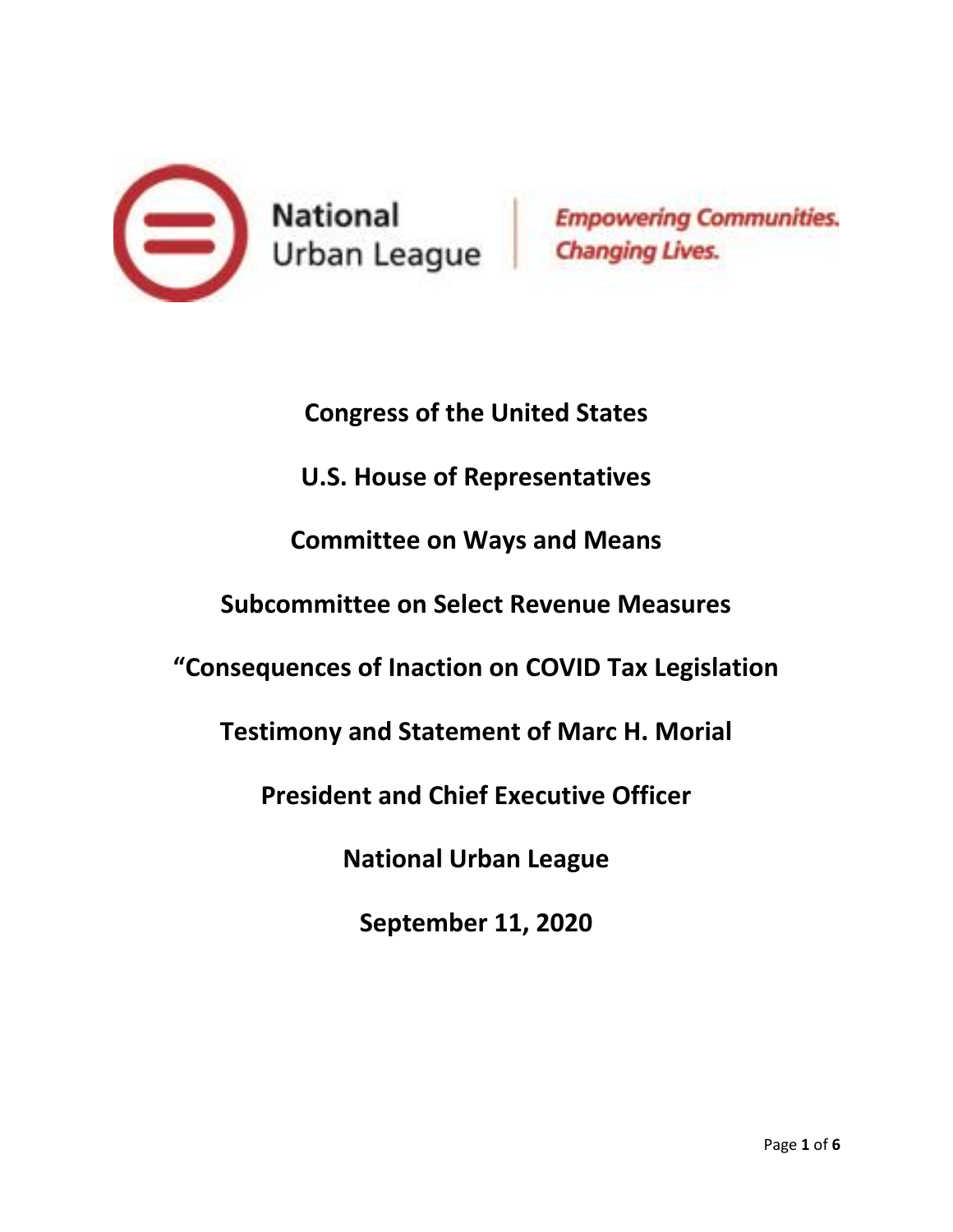Good afternoon, Chairman Thompson, Ranking Member Smith, and members of this subcommittee. I am Marc H. Morial, President and CEO of the National Urban League. Thank you for the opportunity to testify on the "Consequences of Inaction on COVID Tax Legislation."

Founded in 1910, the National Urban League was established as a nonpartisan, nonprofit civil rights organization dedicated to the economic empowerment of African Americans and other underserved populations. We conduct our work through a network of 90 Affiliates across 36 states and the District of Columbia and our Washington Bureau. The National Urban League proudly serves 2 million constituents each year. As a leading housing counseling agency approved by the U.S. Department of Housing and Urban Development (HUD), we operate housing programs at more than 30 of our Urban League affiliates. Since 2008, we have serviced over 300,000 clients and have first-hand knowledge from our clients on the housing situation in many communities of color throughout the country.

Today, I will focus my comments on the consequences of a failure to pass COVID legislation for tens of millions Americans facing eviction and foreclosure as a result of this biggest public health crisis in 100 years, one that has left million jobless, over 6 million infected with COVID-19, and 200,000 dead.<sup>1</sup>

### *Unemployment, Evictions, Foreclosures, and Comparisons to The Great Recession*

The COVID-19 public health pandemic has quickly precipitated into an economic crisis, weakening the financial footing of American households across the country. According to a Census Bureau survey conducted in July, nearly 43.4 million Americans – or 25.3 percent of the adult population – either missed that month's rent or mortgage payment or have little to no confidence that they could pay August's on time. The situation is worse for Black and Latino households, for whom racial divides in housing access and homeownership rates long preceded the current economic fallout.

A worsening economic outlook will, unfortunately, lead to even higher unemployment, lower wages, and significantly less income for working families nationwide, many of whom were struggling to make ends meet long before the pandemic hit.

Today, there are more than 13.6 million Americans are out of work — more than at any other point since the Great Depression. Although the labor market appears to be climbing out of a deep hole, Black and Latino workers are experiencing disproportionate economic challenges, including an unemployment rate of 13.0 percent and 10.5 percent, respectively, compared to a white unemployment rate of 7.3 percent.<sup>2</sup> Black and Latino workers are more likely to be employed in low-wage jobs, which are less likely to offer remote work options or paid leave and health insurance benefits. Low wages leave workers with limited or no savings to backfill an unexpected and sustained loss of income.

 $1$  COVID-19 Dashboard by the Center for Systems Science and Engineering (CSSE) at Johns Hopkins University, <https://coronavirus.jhu.edu/map.html> (accessed on Sept. 9, 2020).

<sup>&</sup>lt;sup>2</sup> THE EMPLOYMENT SITUATION — AUGUST 2020, Bureau of Labor Statistics, Sept. 4, 2020 (accessed on Sept. 9, 2020 at [https://www.bls.gov/news.release/pdf/empsit.pdf\)](https://www.bls.gov/news.release/pdf/empsit.pdf).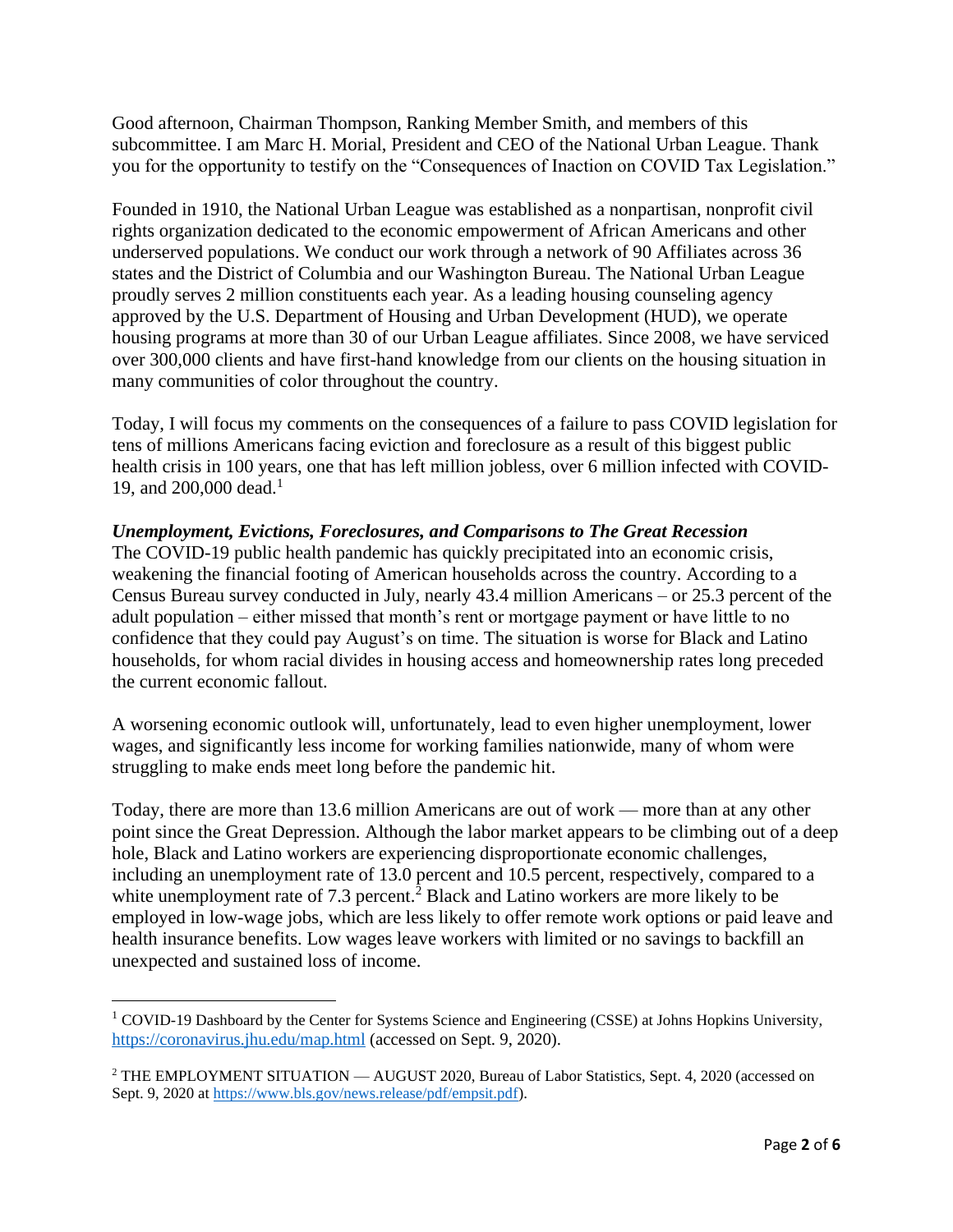### *Evictions*

Throughout the pandemic there has been a recognition that families are at high risk of eviction due to job loss, reduced income, and increases in household expenses. The Coronavirus Aid, Relief, and Economic Security Act **(**CARES) Act protection for renters included additional funding for HUD programs, including homelessness and eviction prevention, and an eviction moratorium that lasted until July 24, 2020. The Act covered renters whose landlords have federally backed mortgages or who otherwise receive federal assistance. The problem, according to the Urban Institute, is the measure did not cover about 72 percent of the rental housing market.<sup>3</sup> As many as 44 percent of Black rental households  $-5.4$  million  $-$  had little to no confidence they would be able to meet their next rent payment on time.<sup>4</sup> Even before the pandemic, nine of the 10 highest-evicting large U.S. cities had populations that were at least 30 percent Black. Among the eviction cases filed since the pandemic began, nearly two-thirds were in communities with above-average populations of color. With evictions clustered in lowerincome Black neighborhoods, entire communities already struggling with massive job loss and business closures are disrupted by a churn of people moving in and out that severs close-knit social network.

Following the expiration of the CARES Act eviction moratorium, the Administration announced executive actions aimed at temporarily halting evictions. These actions didn't immediately institute an eviction moratorium but instead asked HUD, the Centers for Disease Control and Prevention (CDC), and Treasury to identify ways to stop evictions and existing resources that could be used to help people pay their rent. As a result, in September, the CDC issued a new eviction moratorium that halts evictions for many renters based mostly on 2019 or 2020 household income level until December 31. While this action does temporarily help, there are limitations: it is unclear if this moratorium will hold up against legal challenges, renters will still acquire rent related debt, and the action does not include additional funds to help people pay rent either now or once the moratorium ends. Without rental assistance, there is also a concern of the impact of people being not paying rent on landlords, especially small landlords. Nearly half (49.5%) of all rental units are single family or 2-4 unit buildings, many of which are owned by small businesses that do not have deep pockets or easy access to bank lines of credit. These small landlords must continue to pay their mortgages and other expenses. This order essentially amounts to an unfunded mandate for these small business owners."<sup>5</sup>

<sup>3</sup> Federally Financed Rentals—That's One in Four US Rental Units, Urban Institute, (accessed on Sept. 9, 2020 at [https://www.urban.org/urban-wire/cares-act-eviction-moratorium-covers-all-federally-financed-rentals-thats-one](https://www.urban.org/urban-wire/cares-act-eviction-moratorium-covers-all-federally-financed-rentals-thats-one-four-us-rental-units)[four-us-rental-units\)](https://www.urban.org/urban-wire/cares-act-eviction-moratorium-covers-all-federally-financed-rentals-thats-one-four-us-rental-units).

<sup>4</sup> 1963-2020, Declaration of Principles, Commitment March: Get Your Knee Off Our Necks, Sept. 2020, (accessed Sept. 9, 2020 at [https://nul.org/sites/default/files/2020-](https://nul.org/sites/default/files/2020-09/20.59.NUL_.2020.March_.Agenda.08.26.20.MEC_Final.pdf) [09/20.59.NUL\\_.2020.March\\_.Agenda.08.26.20.MEC\\_Final.pdf\)](https://nul.org/sites/default/files/2020-09/20.59.NUL_.2020.March_.Agenda.08.26.20.MEC_Final.pdf).

<sup>5</sup> President Lisa Rice, National Fair Housing Alliance, CDC Eviction Moratorium Not Enough and Will Cause Chaos In Courts, Sept. 3, 2020 (accessed on Sept. 9, 2020 at [https://nationalfairhousing.org/2020/09/03/cdc](https://nationalfairhousing.org/2020/09/03/cdc-eviction-moratorium-not-enough-and-will-cause-chaos-in-courts/)[eviction-moratorium-not-enough-and-will-cause-chaos-in-courts/](https://nationalfairhousing.org/2020/09/03/cdc-eviction-moratorium-not-enough-and-will-cause-chaos-in-courts/)).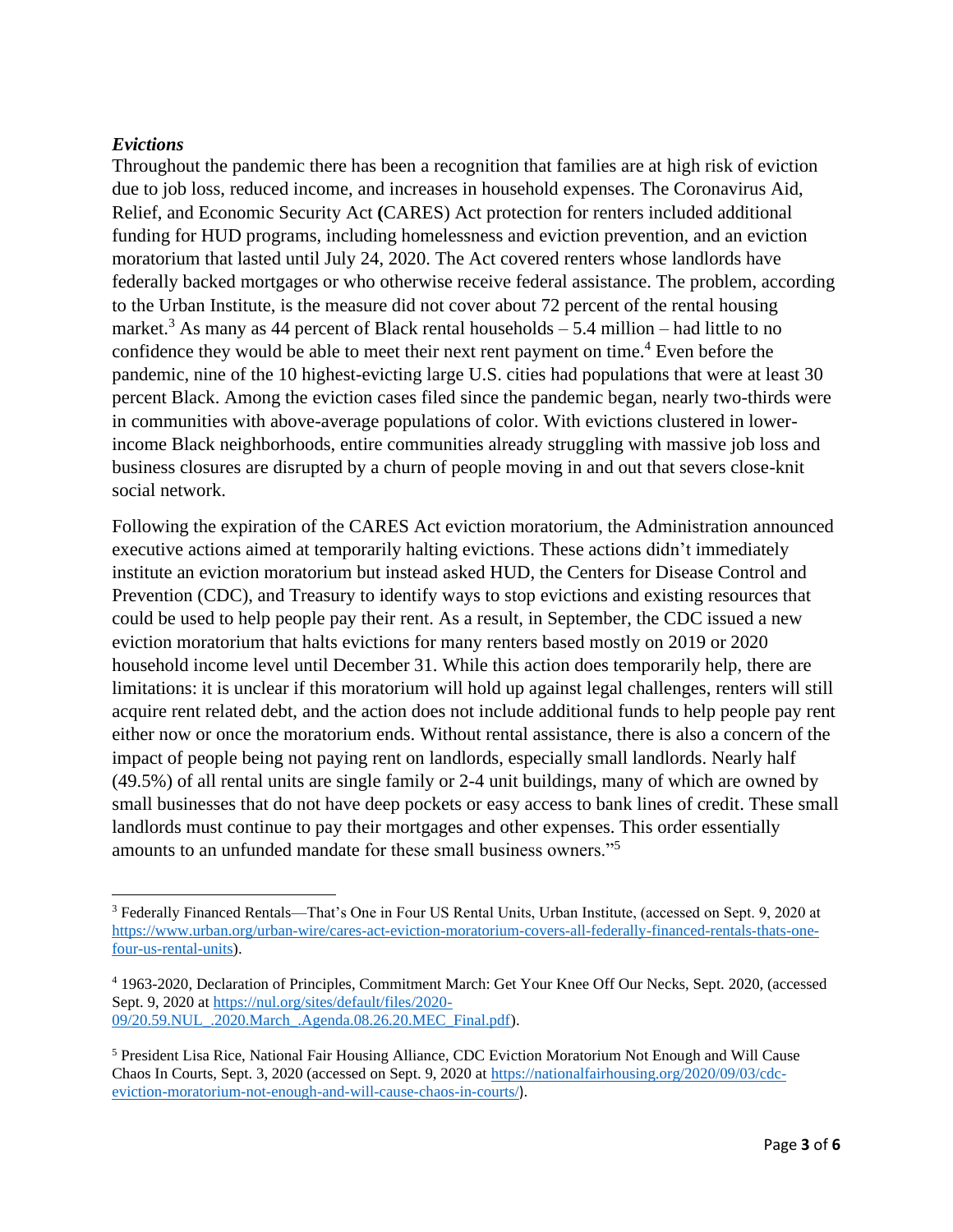As we participate in today's hearing, the number of Americans on the brink of eviction range from 30 million to 40 million.<sup>6</sup> With supplemental federal unemployment insurance payments eliminated or greatly reduced, we are facing an unprecedented wave of eviction that will drive the nation even further into economic crisis and despair.

Eviction does not just mean the loss of a home. It means the loss of self-esteem, peace of mind, community and support systems and physical and mental health. This is especially true for children. Safe, affordable housing has always been at the heart of the National Urban League's mission. As economic first responders, Urban League affiliates around the country are keeping people in their homes with emergency rental assistance, intervention and counseling. We are seeing the devastating economic effects of the pandemic first-hand.

Evictions are not just a result of poverty; they are a cause of poverty. It can result in job loss and make it hard to find a new job. It can make it almost impossible to secure decent housing. It leaves scars that can last a lifetime.

# *Foreclosures*

Under the CARES Act, homeowners experiencing financial hardship due to COVID-19 can be granted forbearance on a federally-backed mortgage loan. The program allows borrowers to delay their monthly payments for a year. Those payments are then tacked on to the end of the loan or paid back over time in a mortgage modification. Millions who took advantage of the program, however, have not found work or earned enough income to pay the arrearages in mortgage payments. And now, the danger of mortgage forbearance turning into foreclosures is rising, according to the Federal Reserve Bank of Atlanta<sup>7</sup>, because: "The threat that forbearance will transition to foreclosure has regained power because the number of COVID-19 infections is increasing and the CARES Act unemployment insurance benefits will expire at the end of July." According to the report, unemployment benefits kept forbearance rates lower than some of the most pessimistic forecasts of 20 percent to 30 percent.

The risk of loss of Black homeownership is even more troubling. The Great Recession wiped out 50 years of rising Black homeownership, with the rate now as low as it was before the Fair Housing Act, the period in which housing discrimination was legal.  $8$ 

<sup>6</sup> Jacob Passey, Calculating America's Eviction Crisis: Up to 40 Million People Are at Risk of Being Kicked Out of Their Homes, Market Watch (Aug. 10, 2020) (accessed on Sept. 9, 2020 at [https://www.marketwatch.com/story/calculating-americas-eviction-crisis-up-to-40-million-people-are-at-risk-of](https://www.marketwatch.com/story/calculating-americas-eviction-crisis-up-to-40-million-people-are-at-risk-of-being-kicked-out-of-their-homes-2020-08-07)[being-kicked-out-of-their-homes-2020-08-07\)](https://www.marketwatch.com/story/calculating-americas-eviction-crisis-up-to-40-million-people-are-at-risk-of-being-kicked-out-of-their-homes-2020-08-07).

<sup>7</sup> Federal Reserve Bank of Atlanta, An Update on Forbearance Trends, July 2, 2020. (Accessed on Sept. 9 at [https://www.frbatlanta.org/blogs/real-estate-research/2020/07/02/update-on-forbearance-trends\)](https://www.frbatlanta.org/blogs/real-estate-research/2020/07/02/update-on-forbearance-trends).

<sup>8</sup> National Urban League, State of Black America Unmasked 2020, Executive Summary at 6 (accessed on Sept. 9, 2020 at [http://sobadev.iamempowered.com/sites/soba.iamempowered.com/files/NUL-SOBA-2020-ES-web.pdf\)](http://sobadev.iamempowered.com/sites/soba.iamempowered.com/files/NUL-SOBA-2020-ES-web.pdf).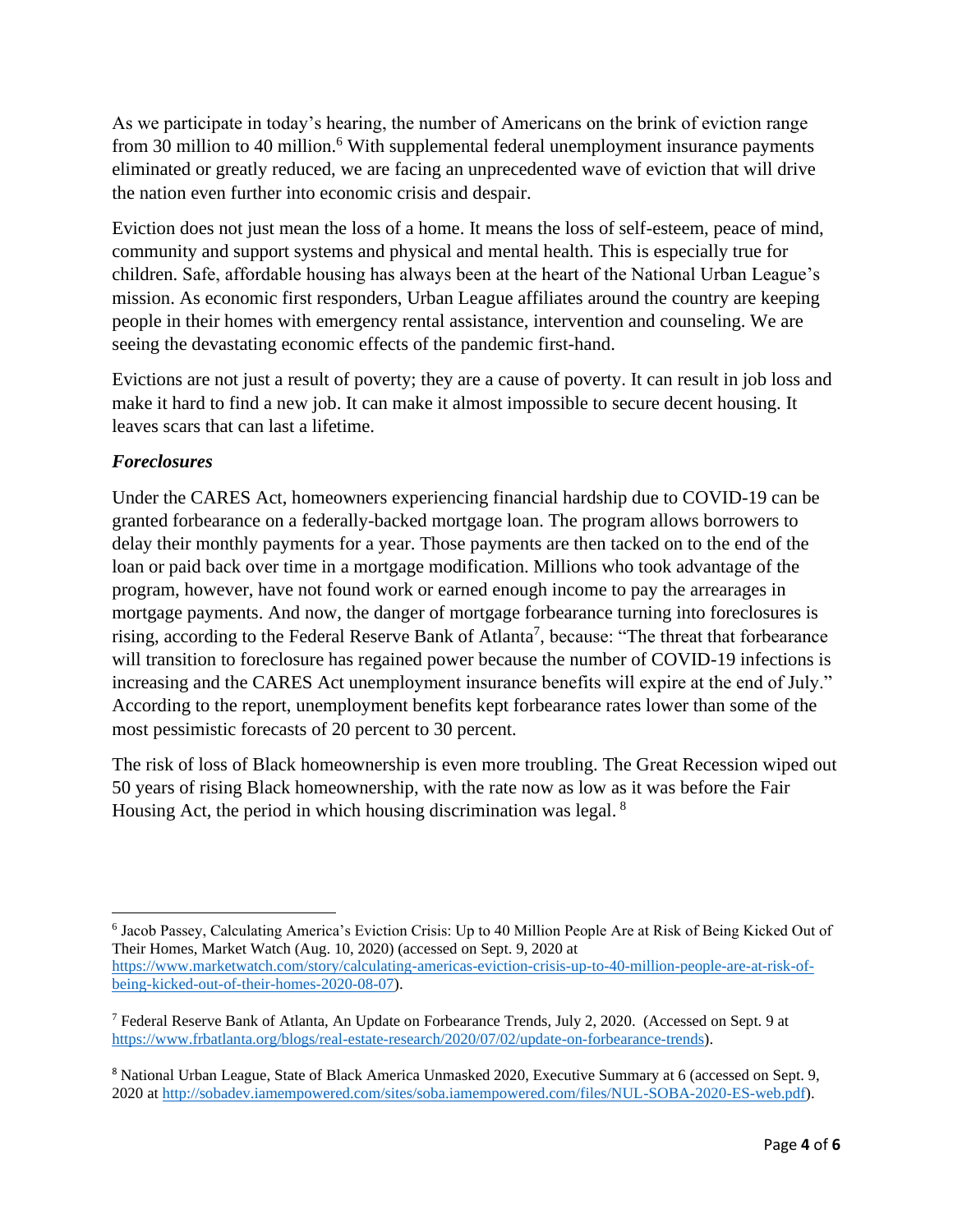

The current crisis is giving us flashbacks of the Great Recession when Black and Latino communities disproportionately lost their homes and hundreds of billions in collective home equity. To add insult to injury, this wealth was too often transferred to opportunistic vulture investment firms with no ties to the communities in distress. Tragically, many families have not yet recovered from these losses from over a decade ago. Congress must take swift action to ensure the COVID-19 crisis does not perpetuate and exacerbate the harmful legacy of redlining, discriminatory lending practices, disinvestment, and market failures, causing economic stability and housing access in communities of color in America.

#### *Solutions*

The solutions to this housing crisis are complex, but Congress has tools to address them. The National Urban League has called for the Senate to pass and the President to sign the Health and Economic Recovery Omnibus Emergency Solutions Act (referred to as the "HEROES Act"). This legislation includes \$100 billion in emergency rental assistance and funding for 100,000 new emergency housing vouchers. The legislation would also establish a new moratorium on evictions for nonpayment for one full year and expand its terms to cover virtually all rental housing. This combined with the \$100 billion for emergency rental assistance will ensure that homeowners and renters can pay for arrearages and future rent costs to protect their homes.

Among the revenue provisions (Division B) of the HEROES Act, the legislation would make changes to certain refundable and non-refundable credits aimed at taxpayers with dependents under the Earned Income Tax Credit (EITC), Child Tax Credit (CTC), and Child and Dependent Care Tax Credit (CDCTC). In our 2020 State of Black America report issued last month, we called for solutions that "bolster[ ] economic security for Black families and stem[ ] patterns of wealth-stripping in Black communities." We called for an increase in the supply of affordable housing to support the stability needed for Black renters to begin building wealth and prepare for a future as homeowners. We also called for expansion of credits like the EITC and CTC to better